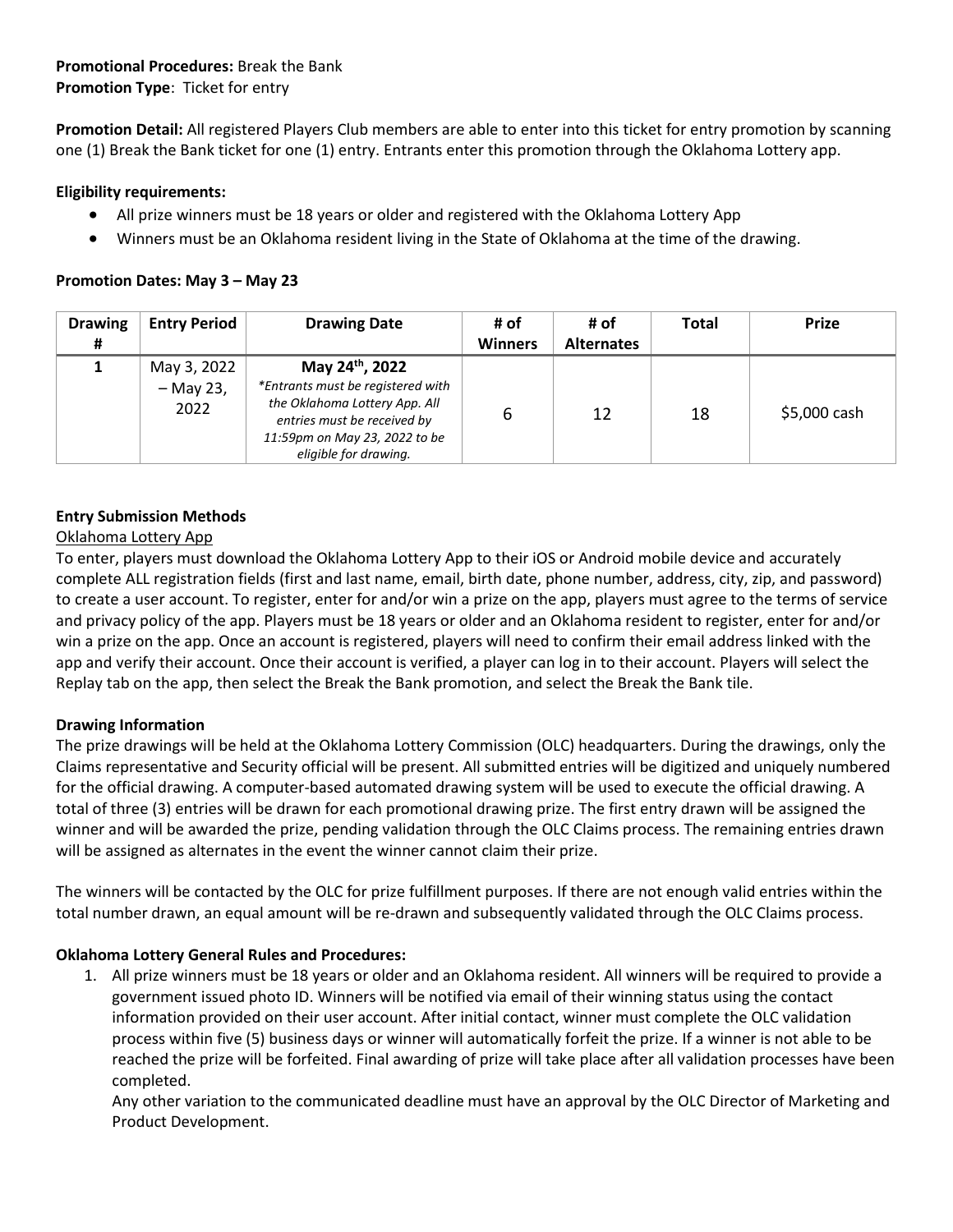- 2. Winner(s) may pick up all prizes at the Oklahoma Lottery Winner Center. Winners may receive cash prizes by check via mail or direct deposit. Winner(s) must provide a government issued photo I.D. via email, or in person as proof of age to claim their prize. Winner(s) must be Oklahoma residents living in the state of Oklahoma at the time of the drawing and may be asked to provide proof of residency. Winner(s) may forfeit the prize. In doing so, that prize will be awarded to an alternate winner. Winner(s) may transfer the prize to someone else. If winner(s) chooses to transfer the prize they must do so in writing by notarized letter stating the intent to transfer and the name of the recipient. The recipient must then complete the OLC Claims process in its entirety through the Claims department.
- 3. By submitting an entry, each player authorizes the OLC to release prize winner information to various media sources. Winners' names and pictures may be posted on the OLC website (www.lottery.ok.gov), digital screens at retailers and outdoor billboards throughout the state and can be used at authorized OLC retailers and on social media platforms. The winner hereby consents to the reasonable use by the OLC of the winner's photographs, voice, likeness, and/or image, contents of the entry form and the name and age of the winner without any further notice or compensation for any future promotional activity. If the winner chooses to claim their prize remotely, the OLC may require the winner to provide a photo for promotional use.
- 4. The OLC reserves the right, at its sole discretion, to substitute a prize of equal or greater value if any prize cannot be awarded as described due to unavailability or for any other reason. Additional restrictions and conditions specific to any particular prize will be disclosed to winners upon prize notification.
- 5. Prizes pictured on point-of-sale materials, the OLC website and mobile app, and social media platforms are for illustrative purposes only.
- 6. The OLC and its agencies are not responsible for error, omission, interruption, deletion, defect, delay in operations or transmission, theft or destruction or unauthorized access to or alterations of entry materials or for technical, network, telephone equipment, electronic, computer, hardware or software malfunctions of any kind, or inaccurate transmission of or failure to receive entry, winner or other contest information by sponsors or entrants for any reason whatsoever. The OLC is not responsible for the inability to download apps or the inability to support Apple or Google devices that are no longer supported by their respective stores. The OLC is not responsible for entries that are late, misdirected or incomplete. All entries become the sole property of the OLC and will not be returned. CAUTION: ANY ATTEMPT BY AN ENTRANT TO DELIBERATELY DAMAGE OR UNDERMINE THE LEGITIMATE OPERATIONS OF THE PROMOTION IS A VIOLATION OF CRIMINAL AND CIVIL LAWS. SHOULD SUCH AN ATTEMPT BE MADE, THE OLC RESERVES THE RIGHT TO CANCEL THE PROMOTION IF IT BECOMES TECHNICALLY CORRUPTED.
- 7. The OLC reserves the right to refuse admission of an entry or group of entries if it is determined that the submission has occurred under a pretense that does not conform to the above listed rules.
- 8. Owners and employees of a licensed OLC retail location may only win one promotional prize within a 12-month period unless specifically stated in the promotional procedures for a specific promotion. Promotional prizes include any cash or non-cash prize; methods of entry include but are not limited to social media, second chance, and Buy X Get Y, Oklahoma Lottery app promotions.
- 9. Former employees of the OLC are permitted to participate in promotions. If a former employee is selected as a winner of a promotion, they are required to speak with a representative of OLC Security prior to prize being awarded.
- 10. No other tickets or entries are eligible for this promotion, online games, sample-void tickets, altered or stolen tickets, postcards, any canceled ticket or any likeness of an authentic ticket.
- 11. Ticket or terminal printed entries must be submitted by the person or persons who purchased the ticket. A qualified entry may be submitted by another individual if they have the expressed consent by the original purchaser of the ticket. The OLC retailers who purchase tickets within their store can participate in the promotion, however, entries or tickets left or discarded the store by purchasing customers will not be eligible for the promotion.
- 12. The OLC will not provide any assurance and/or verification of receipt of any entry submitted by any player or promotion participant.
- 13. Once final transfer of a prize is complete, the winner has sole ownership of the prize and the use of the prize is at the owner's discretion.
- 14. Each person entering this promotion agrees by the act of participation to be bound by these promotional procedures of the OLC.